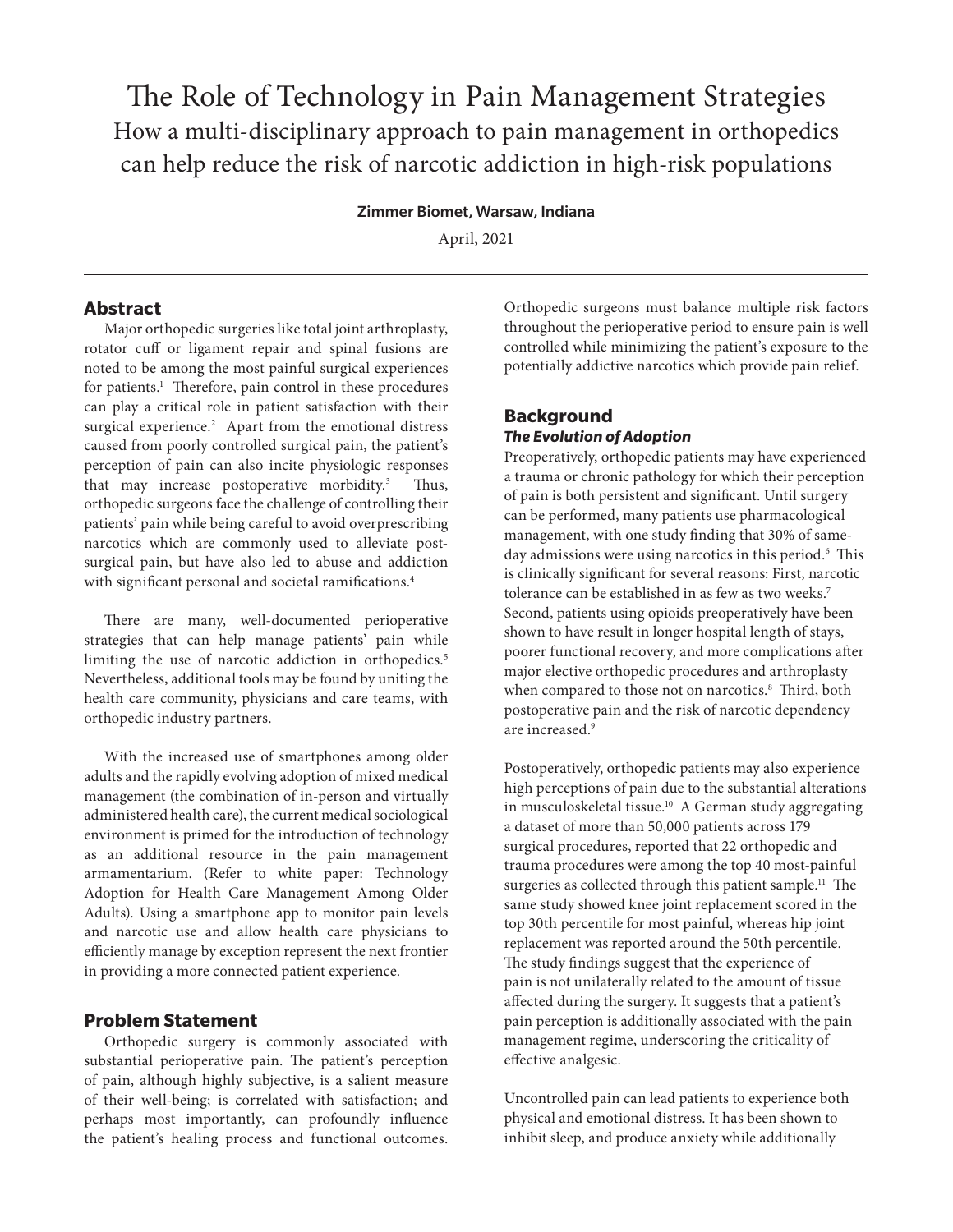stimulating adrenal responses resulting in the release of the "fight or flight" hormone, catecholamine, all of which produces deleterious effects on functional outcomes.<sup>12</sup> As the German authors succinctly describe "Severe pain is associated with decreased patient satisfaction, delayed postoperative ambulation, the development of chronic postoperative pain, an increased incidence of pulmonary and cardiac complications, and increased morbidity and mortality. Therefore, it is of great importance that surgical procedures that result in severe pain and optimal analgesic strategies for these procedures can be identified."<sup>13</sup>

"In the late 1990's, the United States saw a marked increase in the use of narcotics for pain management. $14,15$ To minimize the use of narcotics, effective pain management must be viewed from multiple lenses and a variety of strategies should be reported for consideration. Thus, the most effective pain management programs employ a multimodal approach.

## *Current pain management strategies*

Current pain management strategies are numerous and well documented in the scientific literature. Labrum and Ilyas outline a robust multimodal approach to pre-, intra-, and postoperative alternatives to managing pain (Table 1).16

### *Table 1*

| Preoperative                                          |
|-------------------------------------------------------|
| • Patient addiction-risk screening                    |
| • Maintenance of opioid naiveté                       |
| • Use of multi-modal analgesia                        |
| Intraoperative                                        |
| • Use of multimodal analgesia                         |
| Customized surgical and anesthetic                    |
| techniques                                            |
| Postoperative                                         |
| • Patient education                                   |
| • Vigilant monitoring                                 |
| • Institution of a standardized analgesic taper       |
| protocol                                              |
| Prescription of the lowest possible dose and          |
| quantity                                              |
| • Involvement of pain management specialists          |
| As an example of the criticality of patient education |

As an example of the criticality of patient education in understanding how to mitigate the risks of narcotic abuse, two different studies found that less than 8% of patients received appropriate education on postoperative narcotic disposal. Moreover, in one study 91% of patients inappropriately stored the narcotics.17 While the

responsibility lies with the patient to take appropriate action, the first step in the process occurs through appropriate patient education.

Appropriate risk management of opioid use begins with thorough screening, education and vigilant monitoring of aberrant behaviors—meaning that much of the time burden for addressing this challenge lies with the physician and care team. Technology resources and processes that automate or standardize patient awareness, education and responsible self-management are beneficial tools to improving health care efficiency.

## **Solution**

## *Incorporating technology to aid in pain management tracking*

According to a recent study involving 140 patients undergoing arthroscopic rotator cuff repair, preoperative education can help to reduce postoperative narcotics consumption and increase the speed of discontinuing narcotics postoperatively.<sup>18</sup> Thus, patient education is of the utmost importance. Physicians need a convenient and consistent path for delivering this education and tracking compliance to their prescribed educational protocol. Vigilant monitoring can be a challenge with limited patient touchpoints available in current patient care continuums. Ideal solutions expand the frequencies of these patient touchpoints and communication opportunities both pre- and postoperatively.18 Advances in technology that allow for increased communication, like telemedicine, can also greatly decrease the time it takes to receive medical care by eliminating or reducing travel and waiting times.<sup>19</sup> Perhaps just as important as providing care when it is needed, remote patient care (in a study of 55 radical prostatectomy patients) maintained equivalent satisfaction while having a significant reduction of both direct and indirect patient costs.<sup>20</sup>

Complementing the efforts of physicians in this challenging area of pain management, are now ubiquitous consumer smartphones that have the ability to leverage healthcare applications. Given the population's growing daily reliance on smartphone technology, companies such as Zimmer Biomet can offer physicians a digital solution for providing their qualified\* patients with consistent and reliable information, monitoring and transparency through mymobility® with Apple Watch.

Ideal technology solutions should integrate seamlessly into patient management workflows. mymobility with Apple Watch allows surgeons to manage patients by exception by prompting patients to report pain and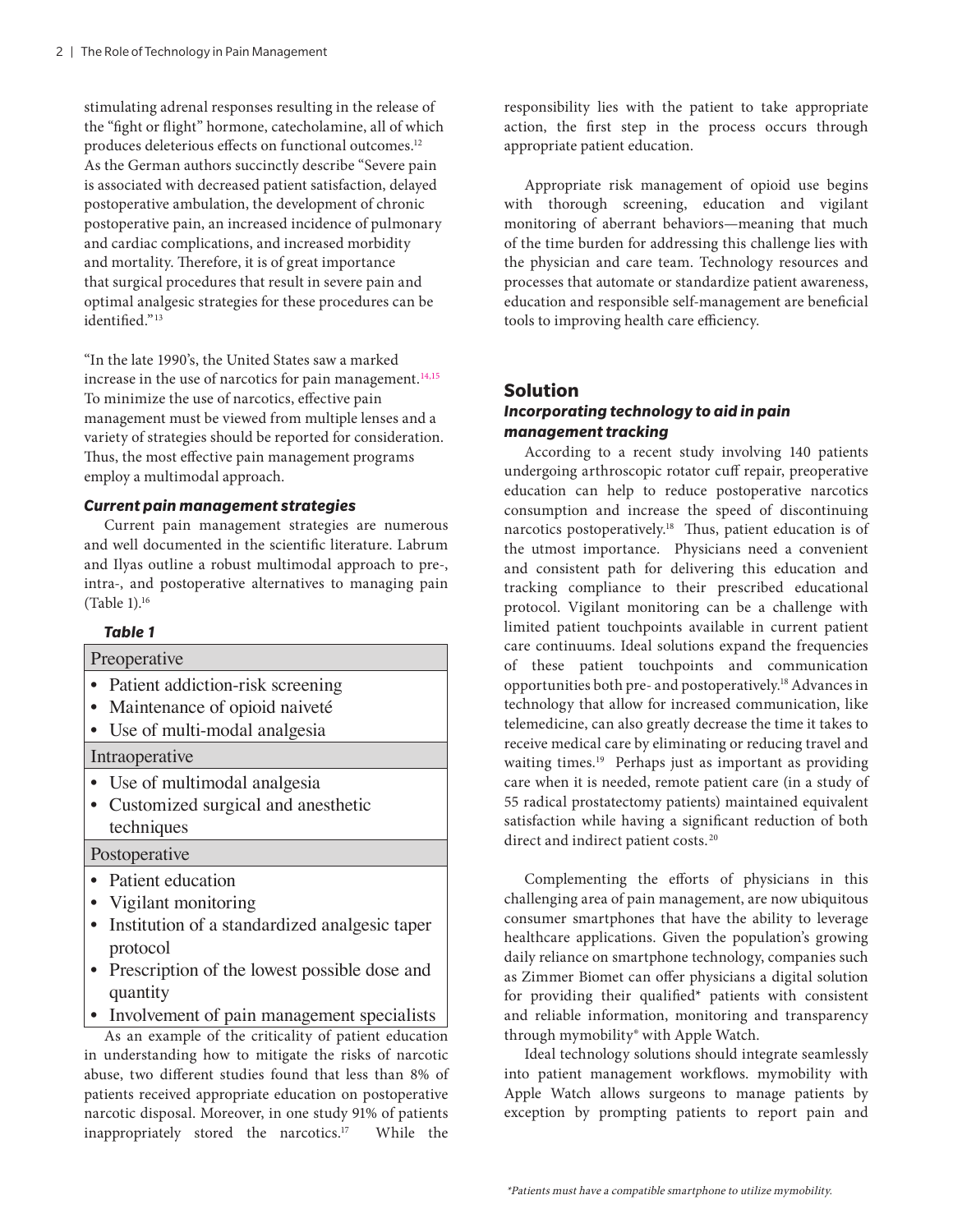narcotic use through the app, triggering alerts for the care team when patient reported pain or narcotic use cross preset thresholds. This solution also provides a channel for patient narcotic education to be delivered to the patient at points of need and, if desired, repetitiously.

Perioperative patient education is a valuable tool in the pain management armamentarium to inform patients about the risk of narcotic dependency. Setting expectations on the surgical intervention and immediate days following the procedure can aid in both a patient's understanding and mental preparation for the course of events. Patients can be robustly educated on prescription narcotic misuse and their potential risk factors (e.g. smoking), including the risk of friends or family members abusing the prescription. While it is understood that the orthopedic surgeon reviews the risks with each patient, the role of technology in a modern treatment pathway is to remind and reinforce the importance to patients of critical pain management information.

Finally, data that subsidizes a physician's understanding of their patients' pain should be considered in any proposed solution. Patient reported data on pain perception, narcotic and non-narcotic consumption perioperatively, timing of pain prevalence, and challenges associated with certain activities can add value beyond traditional Patient Reported Outcome Measures (PROMs).

### **Conclusion**

Orthopedic surgeons face challenges managing the perioperative needs of his or her patient. Pain is not only an important sequala, but also a risk factor for achieving a successful outcome which must be weighed and controlled against the risk of addictive narcotics used to treat pain. Many pre-, intra- and postoperative strategies exist, and surgeons are faced with customizing a multimodal approach on an individual basis. To augment the efforts of the surgeon, innovative orthopedic manufacturers must continue to offer new technological resources to aid surgeons in monitoring pain and narcotics use. The opportunity to receive real-time pain-related data that allows physicians to efficiently manage by exception and further customize pre- and post-procedure care may help surgeons manage patient satisfaction, safety and outcomes. Smartphone based applications, such as mymobility with Apple Watch, provide the means necessary for physicians, and care teams, to capture more pain-relative data between office visits. Research is ongoing to evaluate the impact of this digital platform and associated technology on patient outcomes.